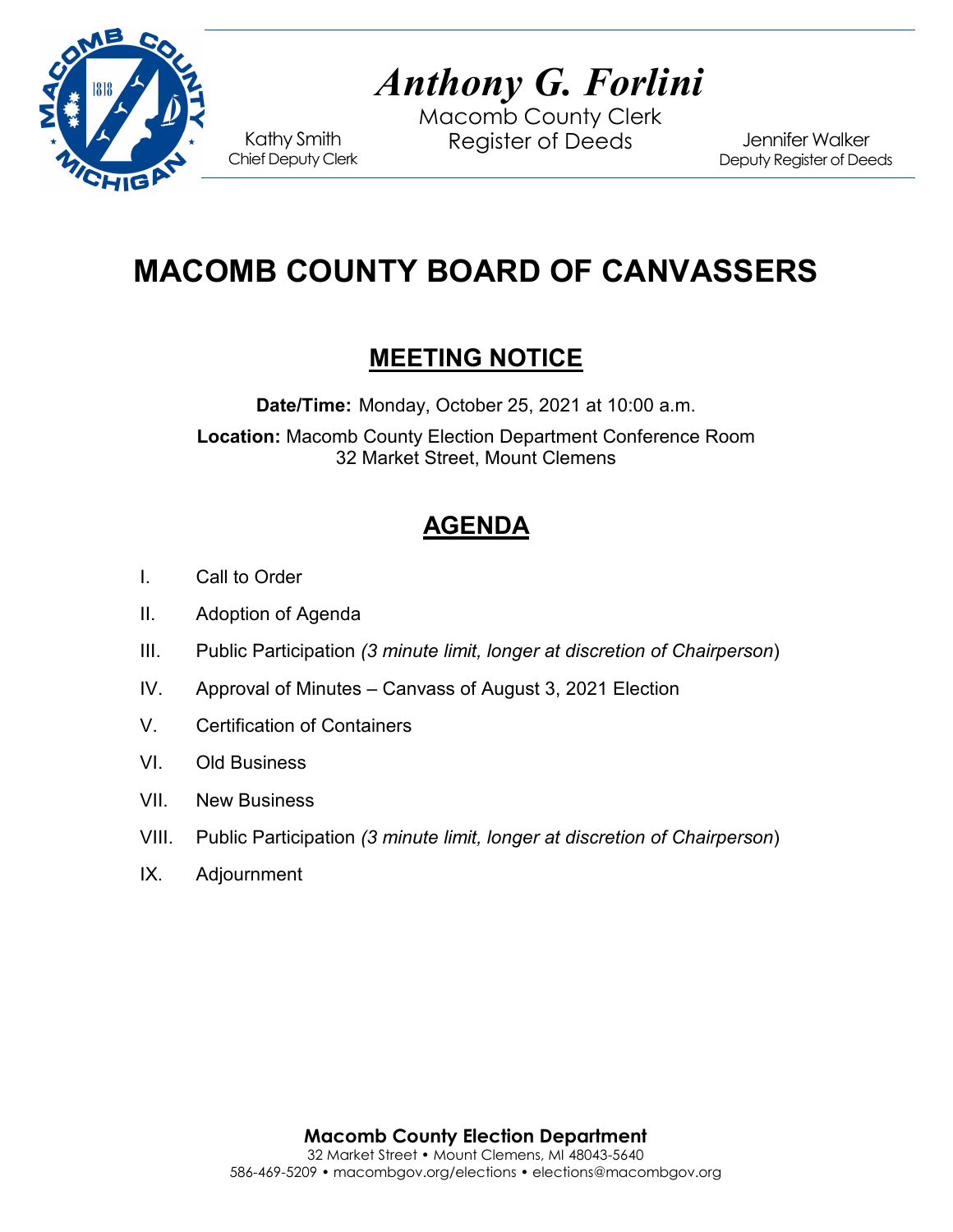#### **MACOMB COUNTY BOARD OF CANVASSERS ELECTION OF AUGUST 3, 2021 UNOFFICIAL MINUTES**

The Macomb County Board of Canvassers met on Wednesday, August 4, 2021 and Thursday, August 5, 2021, in the Macomb County Elections Department Conference Room (32 Market Street in Mount Clemens), to canvass and certify the results of the Election held on August 3, 2021.

The following Board members were present, unless noted below:

Barb VanSyckel – Chair Michelle DeBeaussaert – Vice Chair Lori Mabee – Canvasser Sarah Stovall – Canvasser *Also Present: Michael Grix – Chief Election Clerk*

#### **August 4, 2021**

The Board of Canvassers was called to order at 9:03 a.m. At that time a motion to adopt the agenda was made by Michelle DeBeaussaert and seconded by Sarah Stovall; the motion passed unanimously.

#### **Public Participation**

None

#### **Approval of Minutes (July 28, 2021 Meeting for Container Certification)**

A motion to approve the minutes was made by Lori Mabee and seconded by Michelle DeBeaussaert; the motion passed unanimously.

#### **Canvass and Certify Results of August 3, 2021 Election**

The Board began canvassing and continued without incident. At 4:30 p.m., the meeting was temporarily adjourned until 9:00 a.m. the next day.

#### **August 5, 2021**

The Board of Canvassers reconvened at 9:00 a.m. and canvassed without incident. At 3:00 p.m., the Board of Canvassers completed their canvass.

#### **Unfinished Business**

None

**New Business** None

#### **Public Participation**

None